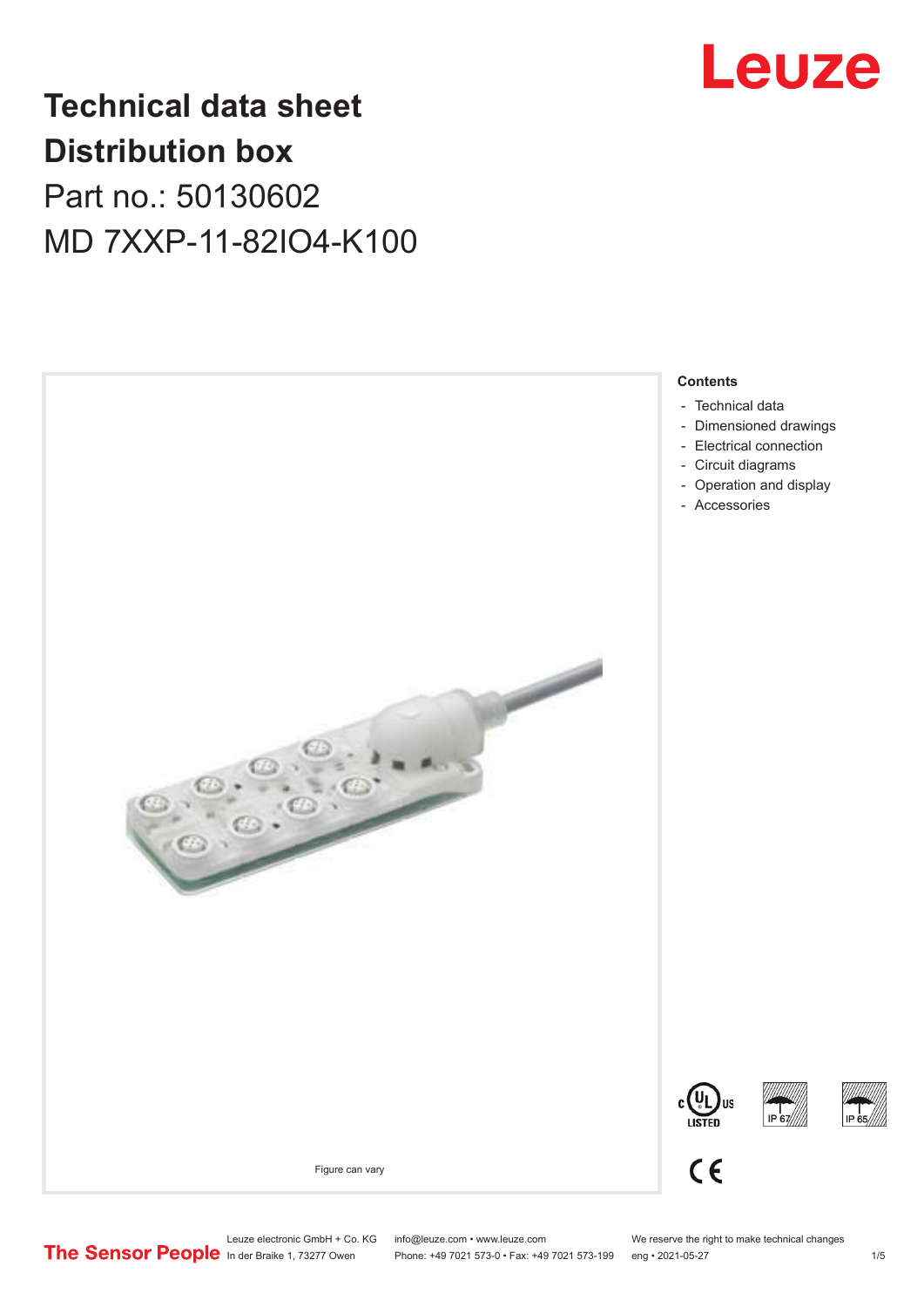### <span id="page-1-0"></span>**Technical data**

# Leuze

#### **Electrical data**

| <b>Inputs</b><br><b>Switching element</b> | <b>PNP</b> |
|-------------------------------------------|------------|
|                                           |            |
| Performance data                          |            |
| <b>Total current</b>                      | 10A        |
|                                           |            |
| Input data logic                          |            |
| Nominal input voltage U <sub>N</sub>      | 24 V DC    |
|                                           |            |

#### **Connection**

| <b>Master connection</b>          |                                                                                                                                                                                                               |  |
|-----------------------------------|---------------------------------------------------------------------------------------------------------------------------------------------------------------------------------------------------------------|--|
| <b>Type of connection</b>         | Cable                                                                                                                                                                                                         |  |
| <b>Function</b>                   | Connection to the control                                                                                                                                                                                     |  |
| Cable length                      | 10,000 mm                                                                                                                                                                                                     |  |
|                                   |                                                                                                                                                                                                               |  |
| Cable properties                  |                                                                                                                                                                                                               |  |
| <b>Number of conductors</b>       | 19 Piece(s)                                                                                                                                                                                                   |  |
| Wire cross section                | $3 \times 0.75$ mm <sup>2</sup>                                                                                                                                                                               |  |
|                                   | 8 x 0.34 mm <sup>2</sup>                                                                                                                                                                                      |  |
| <b>AWG</b>                        | 22                                                                                                                                                                                                            |  |
| <b>Sheathing color</b>            | Gray                                                                                                                                                                                                          |  |
| <b>Shielded</b>                   | <b>No</b>                                                                                                                                                                                                     |  |
| Silicone-free                     | <b>No</b>                                                                                                                                                                                                     |  |
| Cable design                      | Connection cable (open on one end)                                                                                                                                                                            |  |
| Cable diameter (external)         | 8.1 mm                                                                                                                                                                                                        |  |
| <b>Cable length</b>               | 10,000 mm                                                                                                                                                                                                     |  |
| <b>Sheathing material</b>         | <b>PUR</b>                                                                                                                                                                                                    |  |
| Wire insulation                   | <b>PVC</b>                                                                                                                                                                                                    |  |
| <b>Traverse rate</b>              | Max. 2m/s with horiz. traverse path of<br>5m and max, acceleration of 5m/s <sup>2</sup>                                                                                                                       |  |
| Suitability for drag chains       | Yes                                                                                                                                                                                                           |  |
| Resistance of the outer sheathing | Hydrolysis and microbe resistant, good<br>oil, gasoline and chemical resistance in<br>accordance with VDE 0472 part 803 test<br>B, flame retardant in accordance with UL<br>1581 VW1 / CSA FT1 / IEC 60332-1, |  |

| <b>Distribution box connections</b> |                 |  |
|-------------------------------------|-----------------|--|
| Number of connections               | 8 Piece(s)      |  |
| <b>Thread size</b>                  | M <sub>12</sub> |  |
| No. of pins                         | 4-pin           |  |
| Encoding                            | A-coded         |  |
| <b>Type</b>                         | Female          |  |
| <b>Material</b>                     | Plastic         |  |
| <b>Material of O-ring seal</b>      | <b>TPU</b>      |  |
| <b>Material of contacts</b>         | Gold-plated     |  |
| Operating current per contact       | 4 A             |  |

IEC 60332-2-2

| <b>Mechanical data</b>                |                          |
|---------------------------------------|--------------------------|
| Design                                | Cubic                    |
| Dimension (W x H x L)                 | 50 mm x 32 mm x 90 mm    |
| <b>Housing material</b>               | Plastic                  |
| Net weight                            | 1,500q                   |
| <b>Screw tightening torque</b>        | 1 N·m                    |
| <b>Bending cycles</b>                 | 2,000,000 Piece(s)       |
| Bending radius, flexible laying, min. | Min. 12 x cable diameter |
| <b>Operation and display</b>          |                          |
| Type of display                       | LED                      |
| <b>Environmental data</b>             |                          |
| Ambient temperature, operation        | $-570 °C$                |
| <b>Certifications</b>                 |                          |
| Degree of protection                  | IP 65                    |
|                                       | IP 67                    |
| Certifications                        | c UL US                  |
| <b>Classification</b>                 |                          |
| <b>Customs tariff number</b>          | 85444290                 |
| eCl@ss 5.1.4                          | 27279201                 |
| eCl@ss 8.0                            | 27279219                 |
| eCl@ss 9.0                            | 27440108                 |
| eCl@ss 10.0                           | 27440108                 |
| eCl@ss 11.0                           | 27440108                 |
| <b>ETIM 5.0</b>                       | EC002585                 |
| <b>ETIM 6.0</b>                       | EC002585                 |

**ETIM 7.0** EC002585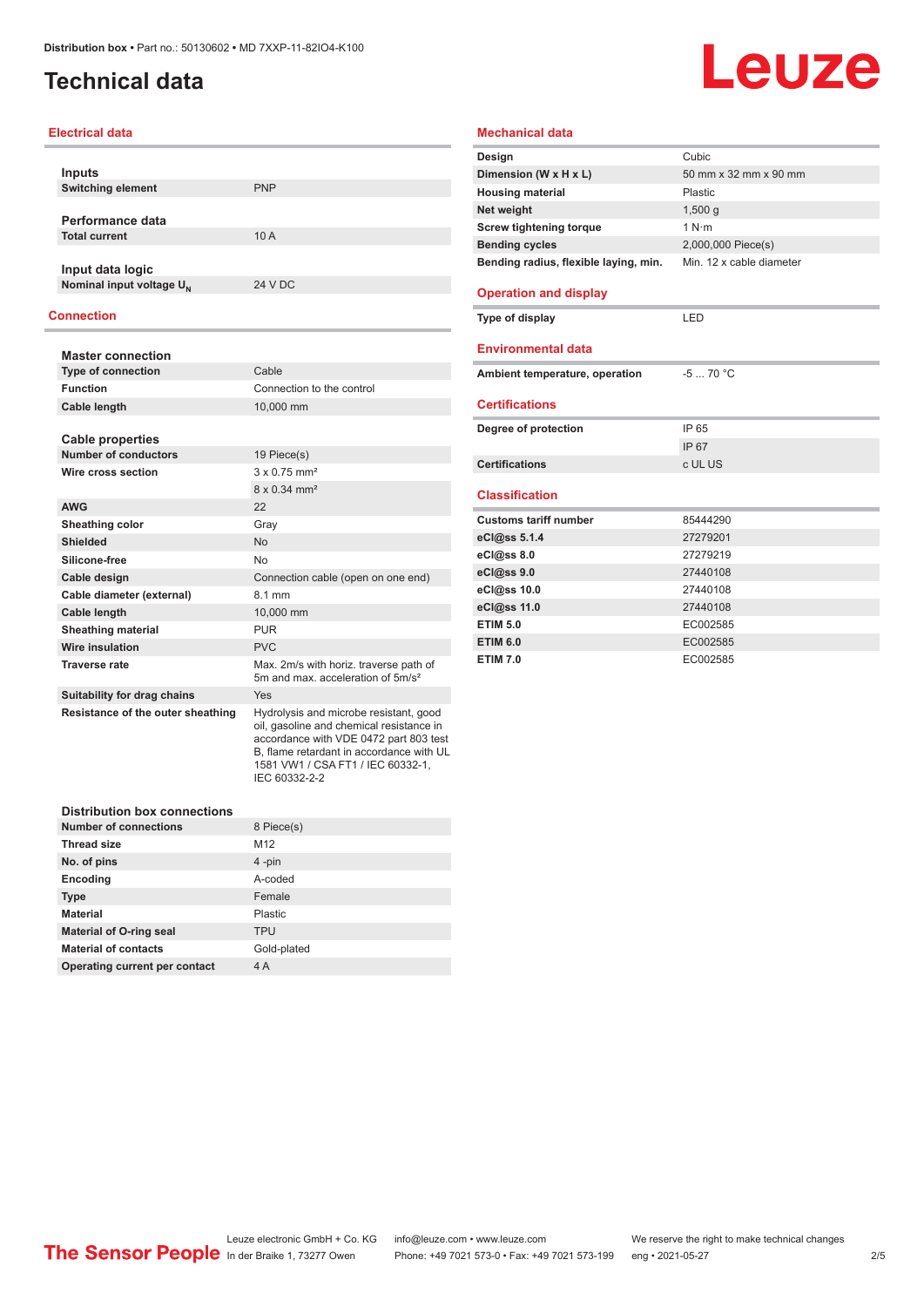### <span id="page-2-0"></span>**Dimensioned drawings**

All dimensions in millimeters





## **Electrical connection**

**Connection 1**

**Type of connection** Cable

#### **Conductor color Conductor assignment**

| <b>Brown</b>          | $+$                      |
|-----------------------|--------------------------|
| <b>Blue</b>           | $\overline{\phantom{a}}$ |
| Gray / Pink           | Socket 1 / contact 2     |
| White                 | Socket 1 / contact 4     |
| Blue / Red            | Socket 2 / contact 2     |
| Green                 | Socket 2 / contact 4     |
| Green / White         | Socket 3 / contact 2     |
| Yellow                | Socket 3 / contact 4     |
| Brown / Green         | Socket 4 / contact 2     |
| Gray                  | Socket 4 / contact 4     |
| <b>White / Yellow</b> | Socket 5 / contact 2     |
| <b>Pink</b>           | Socket 5 / contact 4     |
| <b>Brown / Yellow</b> | Socket 6 / contact 2     |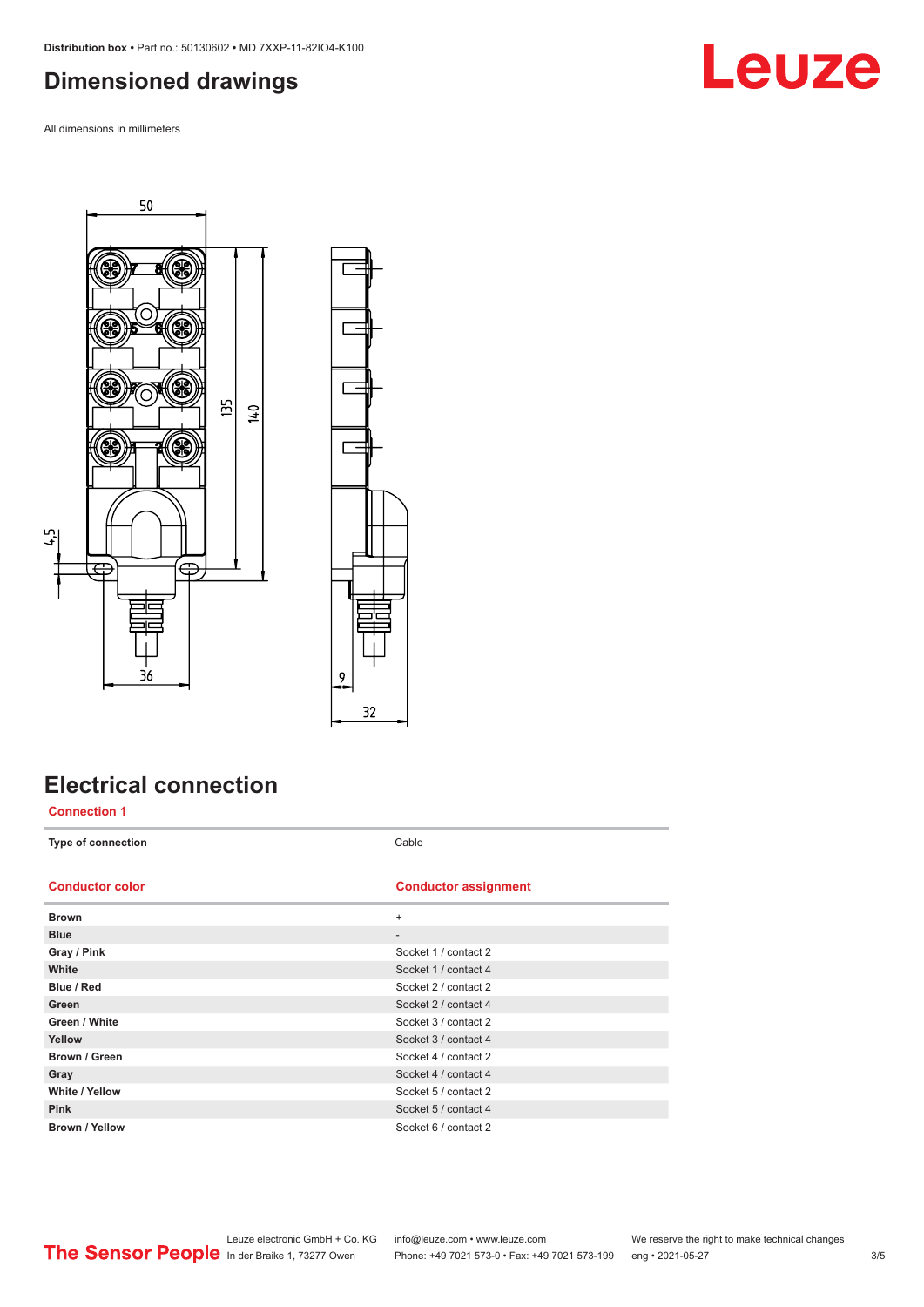### <span id="page-3-0"></span>**Electrical connection**

# Leuze

#### **Conductor color Conductor assignment**

| <b>Red</b>     | Socket 6 / contact 4 |
|----------------|----------------------|
| Gray / White   | Socket 7 / contact 2 |
| <b>Black</b>   | Socket 7 / contact 4 |
| Brown / Gray   | Socket 8 / contact 2 |
| <b>Violet</b>  | Socket 8 / contact 4 |
| Green / Yellow | PE                   |

#### **Pin Pin assignment**

| $\overline{2}$ | n.c.          |  |
|----------------|---------------|--|
|                |               |  |
| $\overline{a}$ | Signal 1 (NO) |  |
|                | <b>PF</b>     |  |



## **Circuit diagrams**



a Cable

b Socket

NOTE M12 socket, 4-pin: contact 2 not connected

# **Operation and display**

| <b>LED</b>     | <b>Display</b>           | <b>Meaning</b>            |
|----------------|--------------------------|---------------------------|
|                | Green, continuous light  | Operating voltage applied |
| $\overline{2}$ | Yellow, continuous light | Signal 1                  |